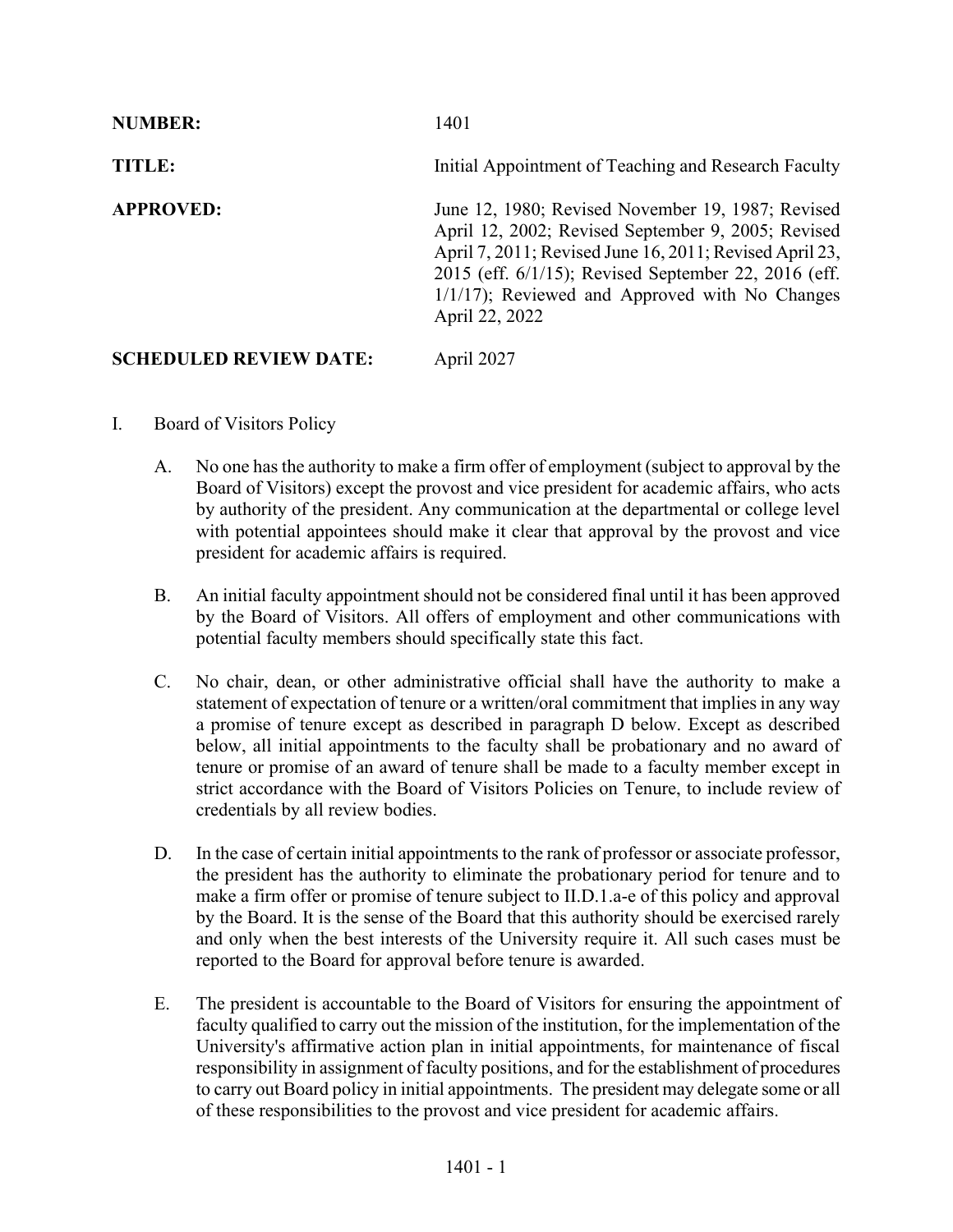## II. Initial Appointment Procedures

## A. Position Approval

- 1. Department. In a timetable established in accordance with the procedures for building the operating budget for the coming year, each department anticipating hiring new faculty for the coming year projects the positions it wishes to fill, including both new positions and replacements for retiring faculty members or others known to be leaving.
	- a. These projections must be in accordance with the approved mission of the department and must be clearly related to demonstrable needs of the department, including at least a clear relationship between instructional faculty and projected FTE students in accordance with the departmental faculty/student ratios approved by the Office of the Provost and Vice President for Academic Affairs.
	- b. Other justifications for positions may include establishment of new programs that may not immediately produce FTE students sufficient to justify the position, existence of substantial funded research for which time will be purchased by an outside agency, and important service activities required by the department within the University's mission.
- 2. Dean. The dean, once reports have been received from all departments, recommends to the provost and vice president for academic affairs in priority order new and replacement faculty positions for the coming year together with salaries required for each position. Copies of the departmental recommendations are included by the dean in the report to the provost and vice president for academic affairs.
- 3. On the basis of the projected needs of the following year, the provost and vice president for academic affairs requests a specific number of faculty positions and a budget for these positions from the president at the appropriate time in the annual budget process.
	- a. Within the budget and positions allocated to the provost and vice president for academic affairs by the president, the provost and vice president for academic affairs assigns positions and funds to each dean for new and replacement faculty positions.
	- b. The dean allocates these positions with general salary ranges to the departments in the college.
- 4. If position falls vacant because of an unexpected resignation or for any other cause, this fact is reported promptly to the provost and vice president for academic affairs.
	- a. The provost and vice president for academic affairs may then reassign the position to the college in which it previously existed, assign it to another college, or discontinue the position.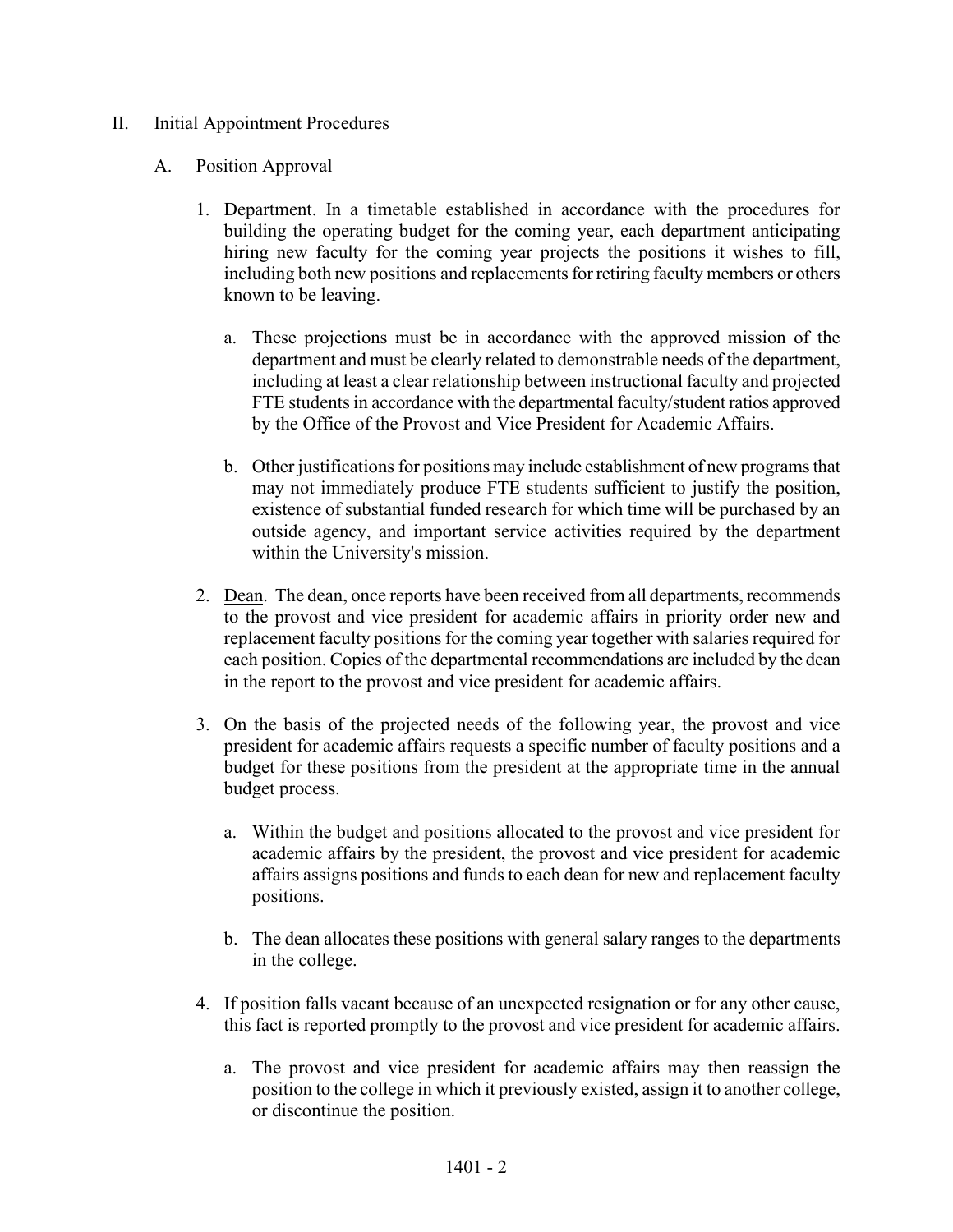- b. If the position is assigned to a college, the provost and vice president for academic affairs assigns additional funds to the dean of that college to cover the salary of this position. These funds are not necessarily equal to the salary of the departing faculty member.
- c. The dean may then assign an additional position to the department within the college having the greatest need.
- d. Positions falling vacant are not automatically assigned to the same college or department but are assigned on the basis of University and college priorities.
- B. Recruitment and Interview Procedures
	- 1. Once a position has been assigned to a department, the following recruitment procedure is instituted. A similar procedure will be followed for interdisciplinary faculty and joint appointments (see the **Policy on Joint Appointments**)<sup>[1](#page-2-0)</sup>.
	- 2. A statement of critical requirements for the position is developed by the department chair or chairs in consultation with the faculty in the department and approved by the dean. The critical requirements should indicate clearly the primary responsibilities that the new faculty member will be expected to perform and the qualifications necessary for the performance of these responsibilities.
	- 3. The department chair appoints a search committee.
		- a. The search committee consults the University's assistant vice president for institutional equity and diversity for advice concerning avenues for recruitment of qualified women and minority candidates and concerning the University's policies and procedures for ensuring affirmative action in the recruitment process. Failure to follow the University's affirmative action policies and procedures will usually result in the refusal of the provost and vice president for academic affairs to write a contract for the faculty member recommended.
		- b. Advertisements are placed in appropriate professional journals by the Office of Academic Affairs upon the recommendation of the search committee. Specific procedures concerning recruitment advertising are available from the Office of Academic Affairs.
		- c. All other means are used by the department to conduct an active search for the largest possible pool of qualified candidates.
		- d. Credentials of candidates are carefully screened by the department or interdepartmental search committee in order to determine the ones with the best qualifications for the open position.

<span id="page-2-0"></span><sup>&</sup>lt;sup>1</sup>Refer to the Hiring Procedures for Instructional and Administrative Faculty for additional information.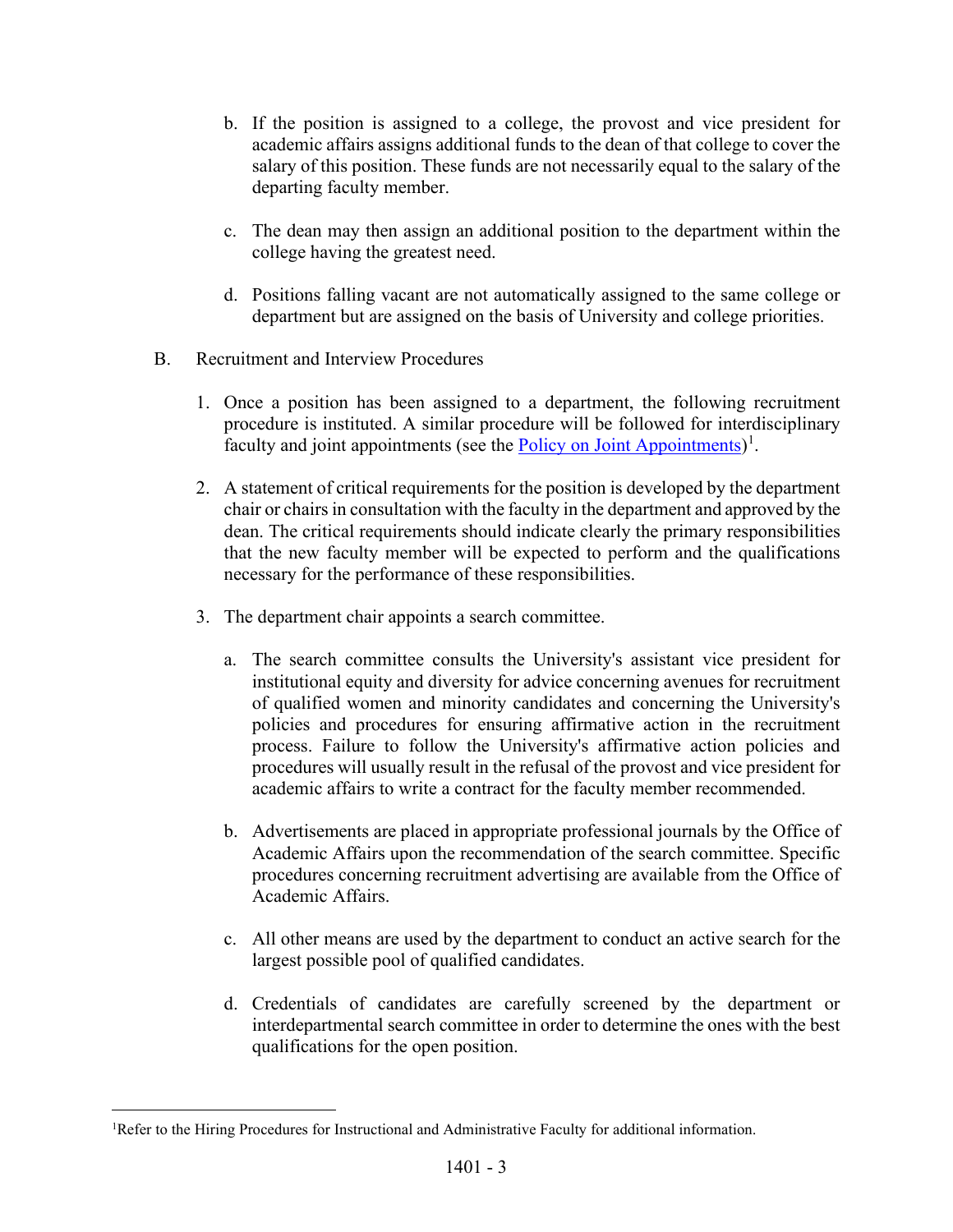- e. After ensuring that appropriate affirmative action policies and procedures have been met, the chair, with the approval of the dean, then chooses one or more of the most qualified candidates to visit the campus. All final candidates for a position should visit the Old Dominion University campus. Because of fund limitations, it will usually not be possible to invite more than two or three candidates for one position.
- 4. The following procedures for campus visitations are followed:
	- a. The search committee must receive prior approval from the Office of Academic Affairs (who will check with the assistant vice president for institutional equity and diversity in order to ensure that procedures have been followed) for the expenditure of the travel funds before the candidate is invited.
	- b. The search committee has the responsibility for setting up the schedule of campus meetings with designated personnel.
	- c. All candidates meet with the chair, dean, all available faculty members of the department, and selected students. Candidates who will be expected to teach courses on the 500 level or above and candidates for associate professor and full professor are scheduled for appointments with the provost and vice president for academic affairs or a designee whenever possible.
	- d. The department chair informs the candidate of the University policies concerning moving expenses and other relevant matters. All candidates should be told that they may be assigned to day, evening, distance learning or off-campus classes as part of their regular loads.
	- e. As part of campus visitation and the interview process, candidates are expected to present a classroom lecture, conduct a seminar, or deliver a public talk so that their potential associates and students may observe their command of subject and clarity of presentation.
	- f. The department chair and search committee shall confirm a candidate's proficiency in spoken English.
- C. Recommendations
	- 1. The chair, after receiving and considering a written recommendation from the faculty of the department or the appointments committee and after ensuring that all affirmative action procedures have been followed, recommends to the dean the name of the most acceptable candidate and a possible salary range and includes the recommendation of the faculty or faculty appointments committee.
		- a. If the dean approves the candidate, he or she assigns a salary within the budget previously assigned to the dean's office by the provost and vice president for academic affairs.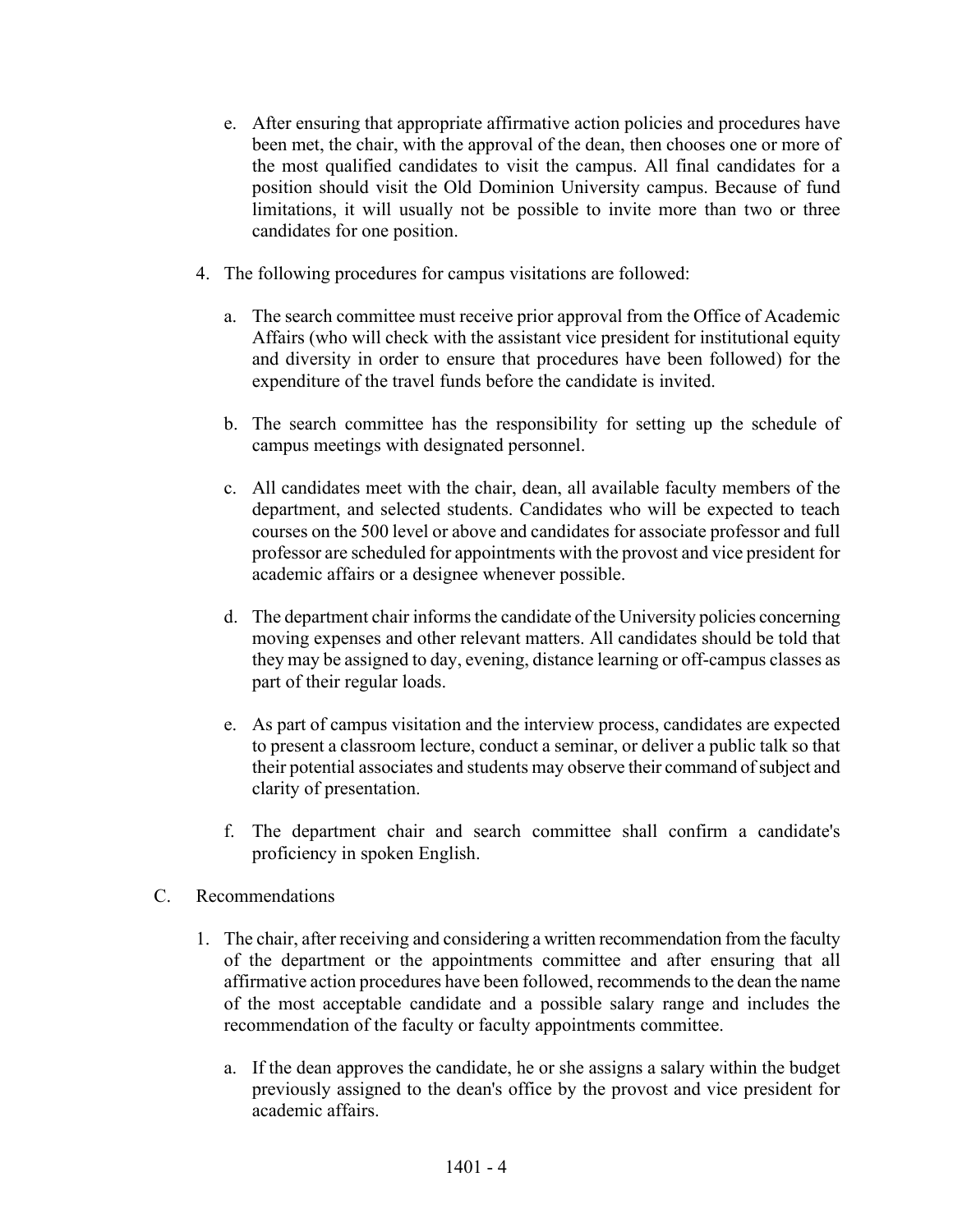- b. The dean recommends to the provost and vice president for academic affairs on a prescribed form that a contract be written. Appended to this form is a copy of the recommendation of the faculty or of the appointments committee together with the recommendation of the chair.
- c. If the dean is requesting any special consideration, limitations, or exceptions to normal policy and procedure concerning the appointment, such recommendations should be transmitted to the provost and vice president for academic affairs at this time.
- d. Any recommendation that credit toward the probationary period for tenure for prior academic experience be granted shall also accompany the request that a contract be written.
- 2. The provost and vice president for academic affairs or the vice provost consults with the University's assistant vice president for institutional equity and diversity to ensure that proper affirmative action procedures have been followed.
	- a. If all requirements are met, the provost and vice president for academic affairs writes the contract and sends it to the candidate, together with a covering letter specifying any unusual conditions or exceptions concerning the appointment, any credit toward the probationary period for tenure being granted for prior academic experience, and a deadline for returning the signed contract.
	- b. If the signed contract is received by the specified deadline, it becomes effective when approved by the Board of Visitors.
- D. Initial Appointment with Tenure
	- 1. If the initial appointment is to the rank of professor or associate professor and the department wishes to award tenure at the time of appointment, request for an initial appointment at that rank with tenure must be initiated by the chair and reviewed by all tenure review bodies.
		- a. The candidate's credentials must be provided to the department promotion and tenure committee and their recommendation and vote recorded and sent to the college promotion and tenure committee.
		- b. The college promotion and tenure committee reviews the credentials and the recommendation of the department promotion and tenure committee and makes a recommendation. The recommendation and vote is recorded and all materials are forwarded to the dean.
		- c. The dean makes a recommendation and forwards all materials to the University promotion and tenure committee.